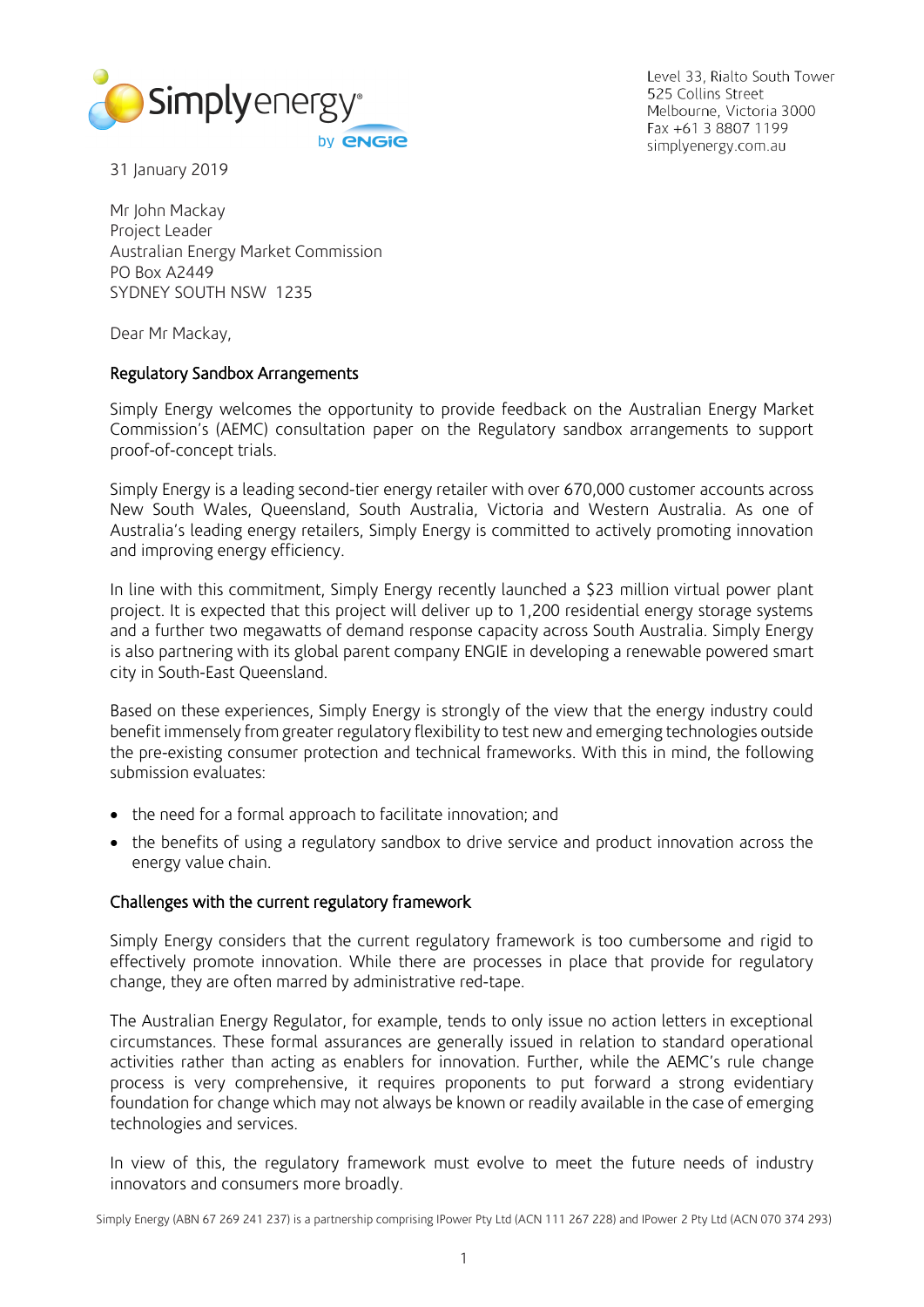## Developing an effective environment for innovation

Figuratively speaking a bird will never reach great heights if it is never given the opportunity to spread its wings and fly. To put this statement into context, the Australian energy sector will never reach its full potential unless industry innovators are given the opportunity to test and learn.

For this reason, Simply Energy considers that a regulatory sandbox based on an adapted version of the Ofgem model would be an important step to achieving this end. Consistent with the Ofgem model, Simply Energy considers that there are two fundamental elements to promoting innovation:

- education and guidance around regulatory requirements; and
- the flexibility to test new and innovative technologies.

### Education and guidance

Simply Energy considers that it is important that those looking to introduce innovative technologies are supported in understanding relevant regulatory requirements. Such advice in respect of innovative service models and products need not be binding. Rather its purpose should be to provide guidance in helping industry innovators in designing their products and service offerings in line with relevant regulatory requirements. This guidance could be particularly useful for smaller operators who may not have the legal resources to fully evaluate and understand the complex regulatory regime governing the energy industry.

#### Formal testing environment

In respect of larger established businesses operating in the Australian energy sector, they need the ability to test and trial new technologies without with risk of contravening their standard regulatory obligations and consumer protection requirements. However, this can only be achieved if a sandbox testing environment is developed that facilitates technological trials in a manner that does not impose undue administrative burden on relevant participants.

It would ultimately be counterproductive to require established energy businesses to seek approval for each and every new product they wish to trial. For this reason, Simply Energy contends that a formal sandbox environment should be developed that allows approved parties to trial certain classes of technologies without the need for ongoing consent.

For example, the Australian Energy Regulator could grant businesses with a proven interest in energy innovation the right to test certain classes of technologies over a period of up to 5-years. The granting of this right could be based on business agreeing to certain conditions, such as:

- ensuring that customers who sign-up to such product offerings are made fully aware that they are participating in a trial; and
- requiring the trial findings to be made publicly available so that policymakers and other industry participants can learn from the outcomes of the trials.